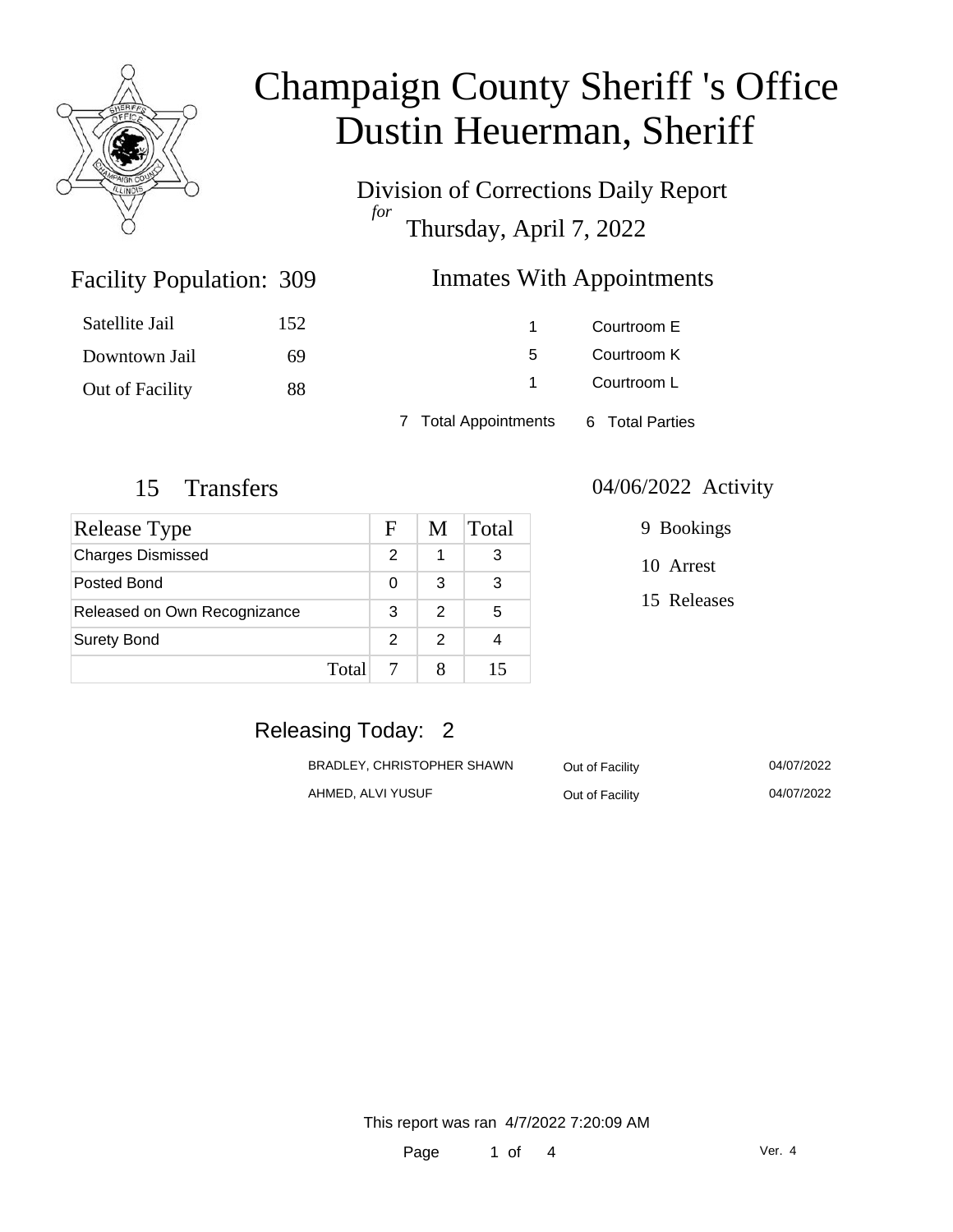

Division of Corrections Daily Report *for* Thursday, April 7, 2022

Custody Status Count

Civil Other 1

- Electronic Home Dentention 18
	- Felony Arraignment 12

Felony Other 2

- Felony Pre-Sentence 7
	- Felony Pre-Trial 226
- Felony Pre-Trial DUI 5
- Felony Sentenced CCSO 7
- Felony Sentenced IDOC 23
	- Hold Other 1
	- Misdemeanor Pre-Trial 5
		- Remanded to DHS 2
			- Total 309

This report was ran 4/7/2022 7:20:09 AM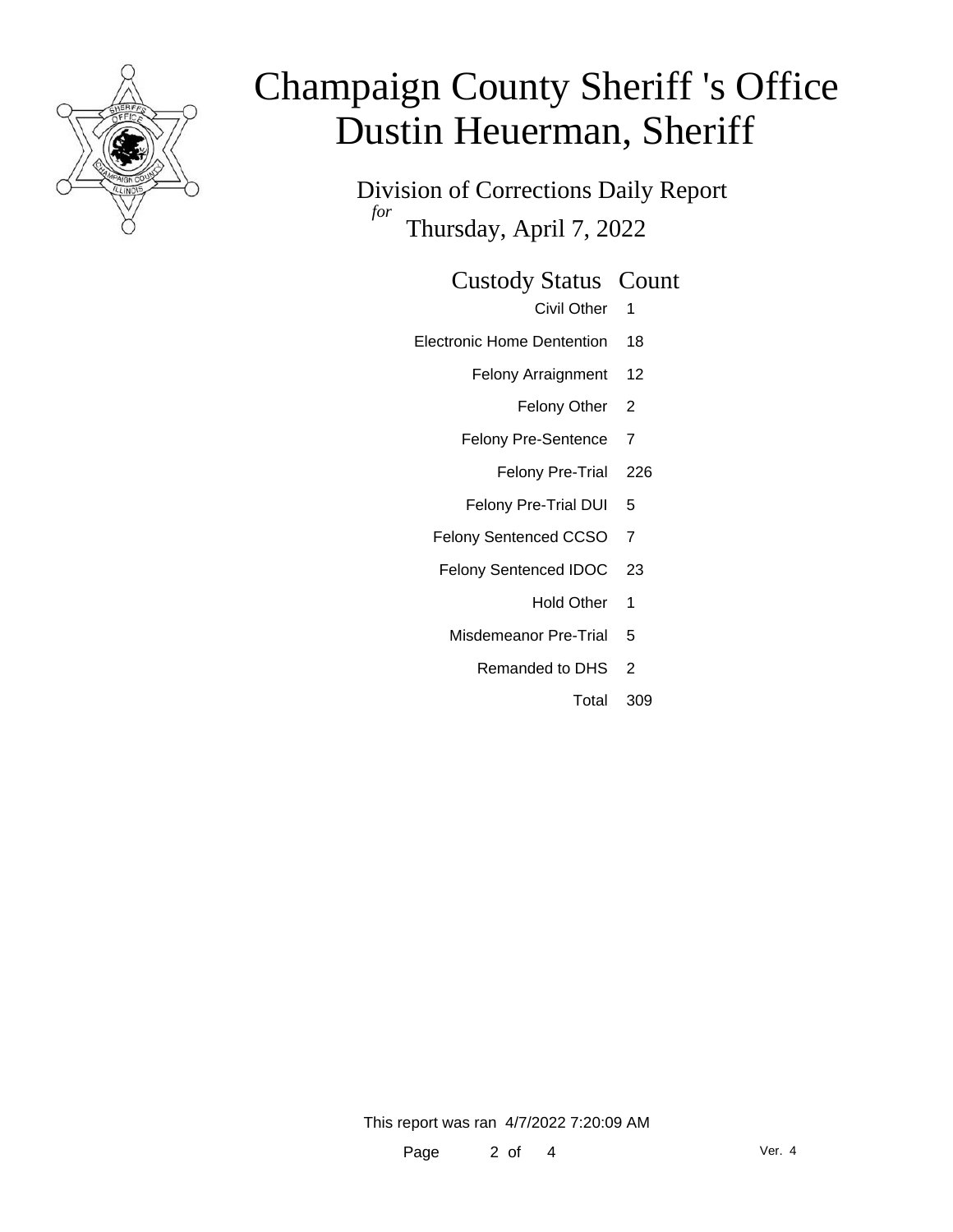

Division of Corrections Daily Report *for* Thursday, April 7, 2022

## Inmates With Appointments

| Jailing Party Name                  | Location    | Number of Records / Node |
|-------------------------------------|-------------|--------------------------|
| BARDWELL, MICHAEL RAYMOND<br>EDWARD | Courtroom K | 1 / Satellite Jail       |
| <b>BARKER, ALEXANDER MASSIE</b>     | Courtroom K | 1 / Satellite Jail       |
| <b>CAVETTE, JUSTIN EUGENE</b>       | Courtroom K | 1 / Satellite Jail       |
| FORTUNE, DOMINIC AUGUSTUS           | Courtroom E | 1 / Satellite Jail       |
|                                     | Courtroom K | 1 / Satellite Jail       |
| FREED, LOGAN SUZANNE                | Courtroom L | 1 / Satellite Jail       |
| LEACH, ANTONIO MARZELLE             | Courtroom K | 1 / Satellite Jail       |

#### **Transfers**

| BLOUNT, LINNEL LAMONT                             | Posted Bond                  | Satellite Jail |
|---------------------------------------------------|------------------------------|----------------|
| CANNON, PAMELA GABRIELLE                          | <b>Surety Bond</b>           | Satellite Jail |
| CARTER, DEWANDEE FAY                              | Released on Own Recognizance | Satellite Jail |
| HINES, SHAUNICA EL                                | <b>Surety Bond</b>           | Satellite Jail |
| <b>JONES, DARION MARIE</b>                        | Released on Own Recognizance | Satellite Jail |
| JONES, JOSHUA LYNN                                | <b>Surety Bond</b>           | Satellite Jail |
| MOORE-FOSTER, RIEGEL<br>SHOANNA-LEIGH             | <b>Charges Dismissed</b>     | Satellite Jail |
| MOTLEY, DAVANTE MARCHOND                          | Posted Bond                  | Satellite Jail |
| PARROTT, JOSHUA JACK                              | <b>Surety Bond</b>           | Satellite Jail |
| ROE, MICHAEL STEVEN                               | Released on Own Recognizance | Satellite Jail |
| SCHAEFFER, DAVID JOSPH                            | <b>Charges Dismissed</b>     | Satellite Jail |
| THOMAS, DION JAMEL                                | Posted Bond                  | Satellite Jail |
| <b>TSHINGUTA, GERTRUDE</b><br><b>KABONGO</b>      | <b>Charges Dismissed</b>     | Satellite Jail |
| <b>VARGAS, PATRICK TREYVONTE</b><br><b>LENIER</b> | Released on Own Recognizance | Satellite Jail |
| <b>WILLIAMS, GURLDINE</b>                         | Released on Own Recognizance | Satellite Jail |

This report was ran 4/7/2022 7:20:09 AM